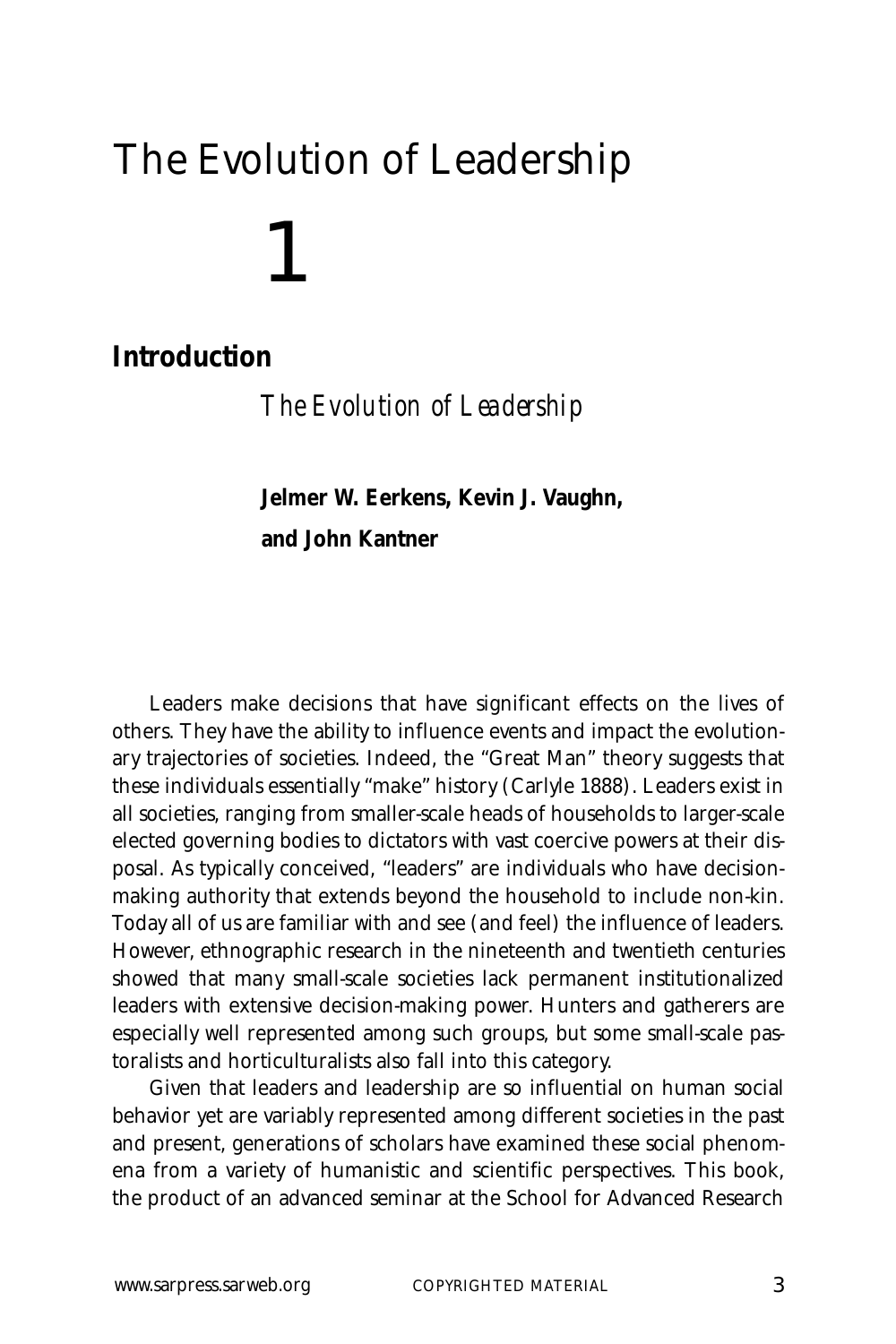(SAR), brings together the perspectives of cultural anthropologists and archaeologists to explore why and how leadership emerges and variously becomes institutionalized among disparate small-scale and middle-range human societies. This introductory chapter examines the background for leadership studies in anthropology, proposes the value of approaches that consider leadership from multiple sociopolitical and temporal scales, and introduces the chapters in this volume.

#### **LEADERSHIP STUDIES IN ANTHROPOLOGY**

Leadership has long been of interest in cultural and biological anthropology. A complete review of the literature is beyond the scope of this chapter; it has been summarized in other recent research (for example, Butler and Welch 2006; Feinman 1995, 2005; Hayden 2001; Spikins 2008). Beginning with early social theorists such as Weber, who explored different kinds of leaders throughout history (1968[1921]), cultural anthropologists have evaluated the topic of leadership in a variety of ways. Later theorists, such as Fried (1967), Sahlins (1963), and Service (1962; see also Barth 1959; Sahlins and Service 1960), wrote much about the evolution of social complexity, a higher-level notion but one in which leaders were an essential component in the transformation of societies from bands to tribes, chiefdoms, and states. More recently, Gramsci's (1971) theory of hegemony, as well as practice theory (Bourdieu 1977; Giddens 1979; Ortner 1984), forms the foundation of much anthropological inquiry, but these theories tend to emphasize unequal power relationships that already exist. They are less clear on how these inequities become established in the first place. Biosocial anthropologists consider the role of warriorship and coalition building in the maintenance of leaders in their positions of authority, whereas biological anthropologists study the effects of leadership on somatic and reproductive success (for example, Betzig 1986; Borgerhoff Mulder 1995; Chagnon 1990; Maschner and Patton 1996). Again, however, considerations of diachronic processes by which positions of leadership are established in the first place receive less attention.

Leadership in human societies also has been a persistent theme in archaeological studies from the mid-1900s (for example, Childe 1936) continuing through today (for example, Byrd 2005; Fitzhugh 2003; Kuijt and Goring-Morris 2002; Spikins 2008). The focus, however, often has been on higher-level social organizations, such as the characteristics of social hierarchy and ranked societies (for example, Earle 1991, 1997; Haas 1982). Many archaeologists also tend to emphasize synchronic structural explanations. The political economy and practice approaches (for example, Cobb 1996;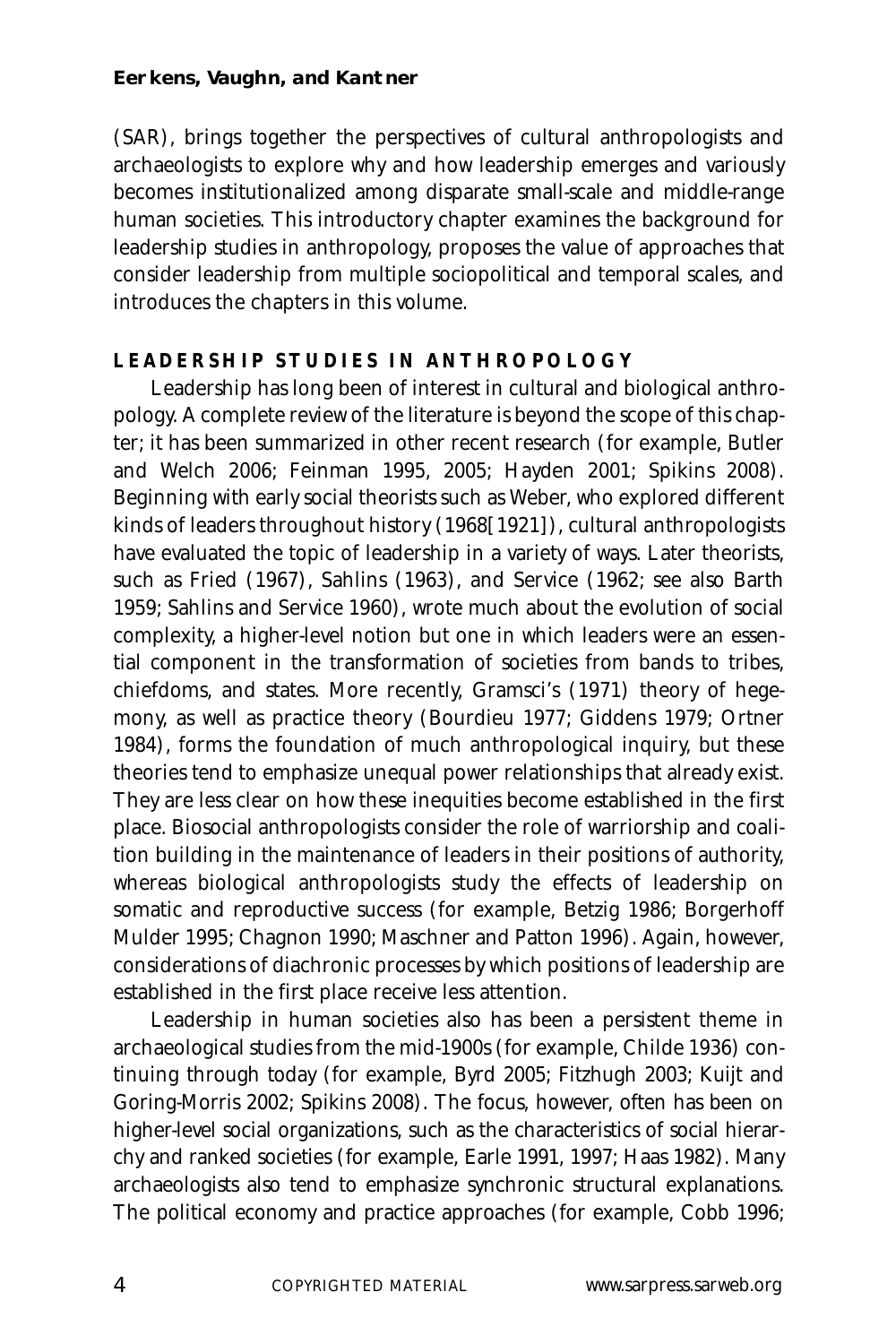#### **Introduction**

Earle 1997; Pauketat and Emerson 1999; Stein 1998), for example, evaluate the ways in which unequal status is maintained within a discrete time frame but do not focus on the emergence of the leadership required to attain this unequal status in the first place.

Even though archaeologists have emphasized synchronic and societal scales when discussing leadership, the role of individual leaders in this process has been recognized by many (for example, Adams 1966; Blanton et al. 1996; Carneiro 1970; Rathje 1971; Wittfogel 1957). Part of the longstanding interest in leaders and leadership surely relates to a goal of many early archaeologists, sometimes explicit and other times implicit, to better understand the history and development of Western civilizations. Powerful leaders are nearly ubiquitous in the ancient writings from these societies, and archaeological efforts were often aimed at verifying such texts rather than understanding the activities of non-elites. A second reason for the focus on leaders likely relates to the high visibility of archaeological remains that result from the organizational skills of leaders, such as pyramids, irrigation canals, and monuments. Such impressive works have captured the interest of the public and archaeological community, often at the expense of the common people of the past.

Yet, perhaps the most pertinent reason for the continued anthropological interest in leadership is the consistency with which leaders appear in human societies. In spite of very different environments, technologies, and culture histories, leaders in the past and present are identifiable in some form on almost every continent. As a result, scholars have sought to construct general models based on anthropological theory to explain their seemingly universal presence (for example, Brumfiel and Earle 1987; Feinman 1995; Flannery 1976; Hayden and Gargett 1990; Wenke 1981). Because leaders have developed in human societies so often, in different places and times and under different circumstances, there are ample opportunities to test such models against detailed case studies. Indeed, we believe that this scientific approach—the building of models, the extraction of testable hypotheses, and the repeated testing of these against the archaeological and anthropological record—contributes significantly to the continued interest in and vibrancy of research on the evolution of leadership.

Although many previous studies have discussed leaders and leadership as part of larger models of differentiation, the mechanisms by which individual leaders emerge are surprisingly undertheorized across the fields of anthropology. The origin of sociopolitical hierarchies has been well studied in archaeology (for example, Earle 1991), but the emergence of leaders, the key feature in distinguishing hierarchical societies from egalitarian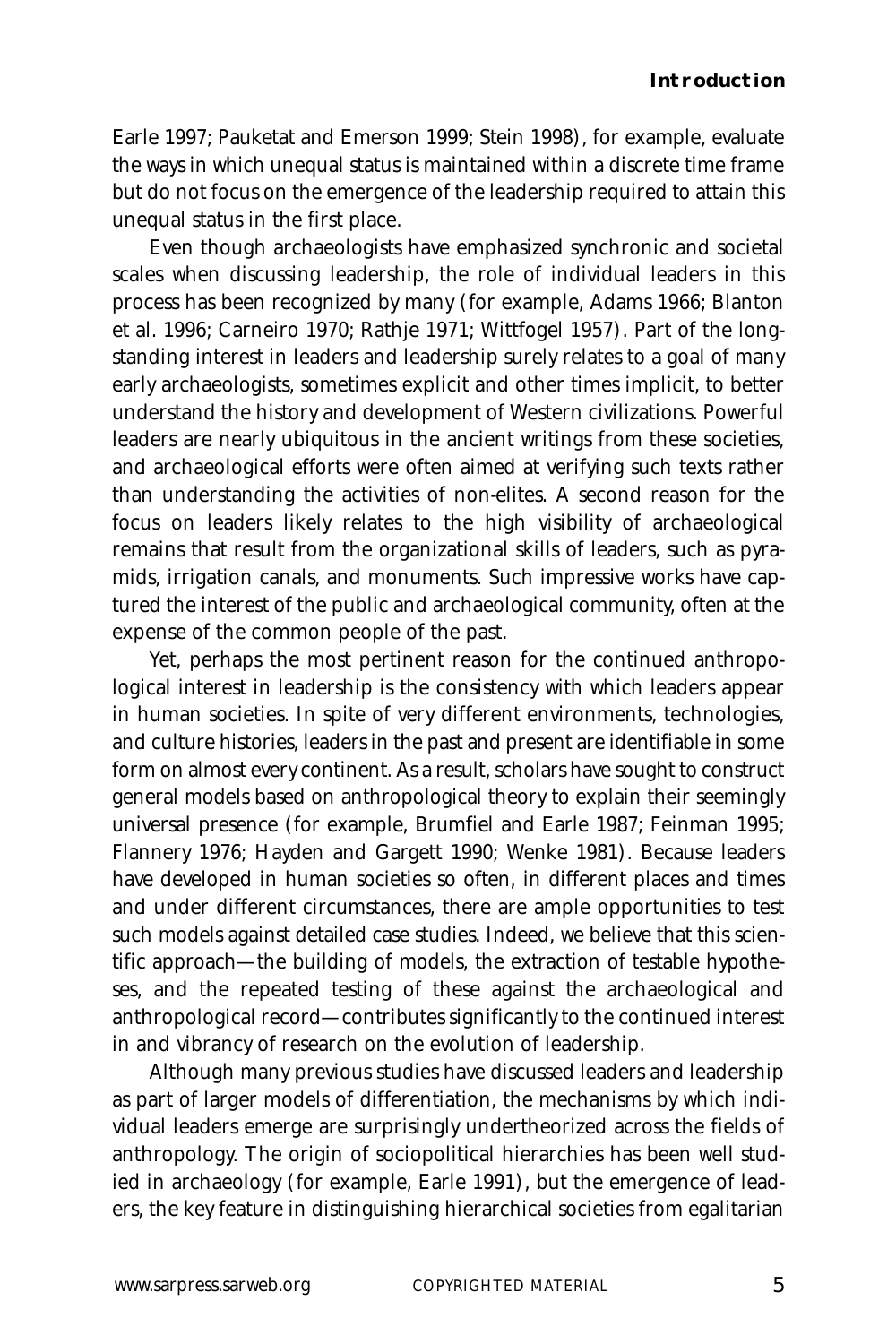ones, has not. The distinction here is critical and relates to the scale at which these issues are examined. Past studies have focused on the evolution of inequality or hierarchy at the level of the society and considered macroevolutionary processes over long time scales (for example, Ames 1981; Blanton et al. 1996; Haas 1982; Paynter 1989). Models that do focus on individual leaders usually assume, as a point of departure, that such leaders already exist. Rather than consider their genesis, these models focus on the maintenance and development of positions of power (for example, Earle 1997).

Special emphasis on the individual as an active agent of diachronic structural change brings such research in line with two major bodies of theory that have been actively developed in archaeological research over the past twenty years: practice theory and neo-Darwinian theory (for example, Ortner 1984; Shennan 2002; Wolf 2001). Both approaches focus on individuals and their role in change, though they also recognize that the collective behaviors of individuals add up to broader changes at the societal level. The time scales of such studies are generally shorter, or microevolutionary, in nature. Accordingly, the types of data required for these approaches are different, focusing on evidence for the actions of individual people as measured, for example, in discrete artifacts, burials, or households. In contrast, models examining macroevolutionary patterns often rely on, or are tested, using large-scale and aggregated data, such as those from regional site distributions. The collection of fine-scaled data useful for examining the behavior of individuals is standard in ethnographic studies. However, many archaeological excavations over the past thirty to forty years have also collected high-resolution data, making it possible to test sophisticated hypotheses regarding the evolution of leaders across different social and environmental contexts.

Newer approaches focusing on the evolution of leadership from the point of view of the individual do not contradict older ones, but they examine the question in new ways and at finer scales that can highlight aspects of leadership not previously visible. For example, where other studies tend to conflate notions of status and wealth with those of leadership, finer-scale and individual-based research has the potential to decouple these different variables and examine their interplay. Likewise, instead of examining the evolution of societies as a whole, in which all parts are assumed generally to change in concert, finer-scaled studies can distinguish change in certain segments of society—at least at the chronological resolution typically used—such as among leaders themselves or among their followers, or in the economic versus religious behavioral arenas.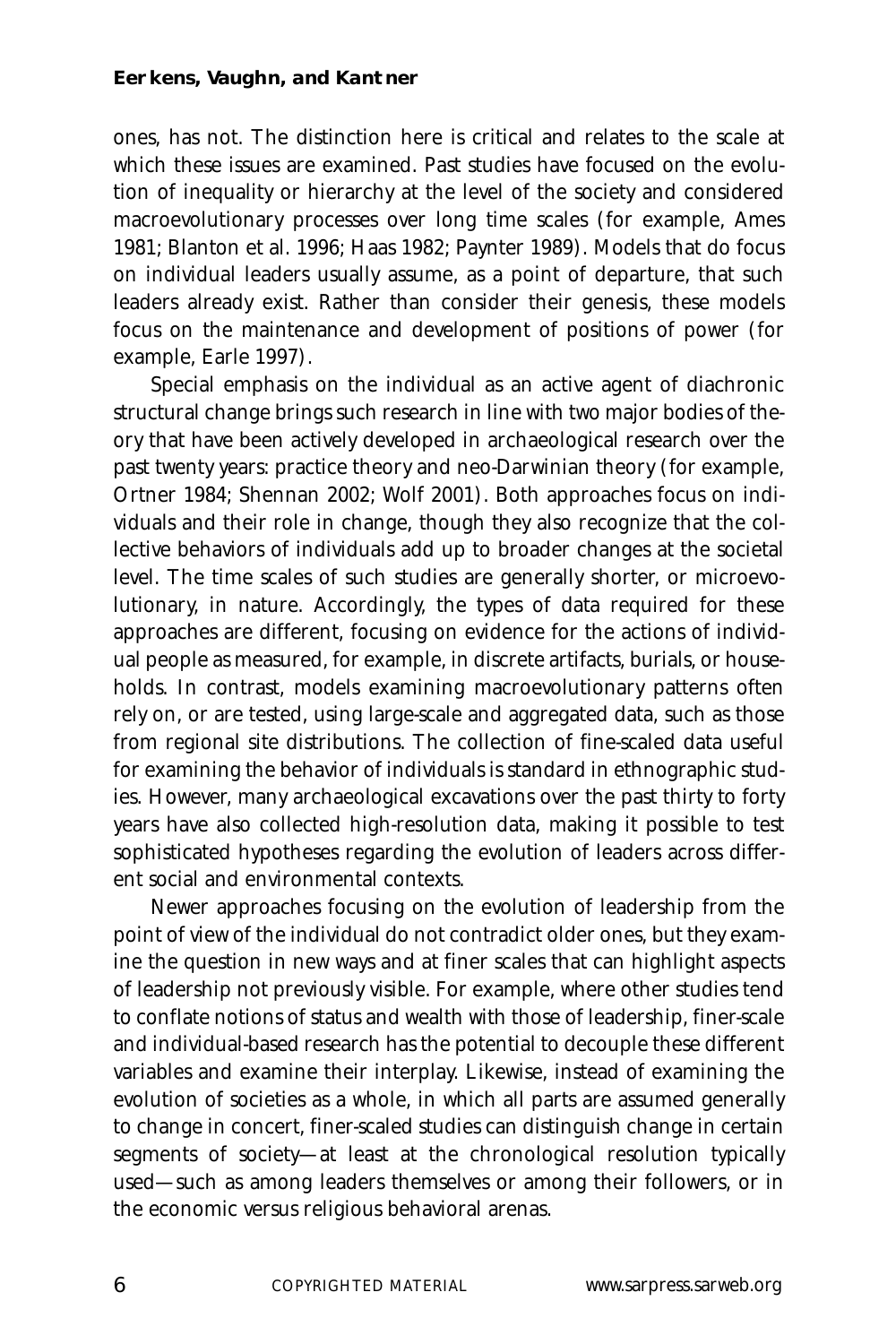# **NEW PERSPECTIVES ON THE EVOLUTION OF LEADERSHIP**

Small-scale and middle-range societies often have in place formal rules that effectively inhibit the development of leaders and emphasize cooperation over competition (Boehm 1993; Winterhalder 2001). Such socialleveling mechanisms include a broad range of behaviors that limit the influence individuals can gain over non-kin, such as self-deprecation, gossip, ridicule, physical punishment, and ostracism (see Fried 1967). These mechanisms are strongly enforced, and egalitarian notions often pervade many aspects of culture (for example, from food sharing to kinship structures to the spatial layout of communities), providing significant challenges to the development of inequitable decision-making power.

Recent cross-cultural behavioral experiments indicate that egalitarian convictions run deep (Henrich et al. 2006). Experimental games in which participants may observe the sharing and distribution of a resource show that some individuals will severely punish noncooperators and people who do not reciprocate, often at great cost to themselves. Such costs may greatly exceed the unreceived benefits to which the punishers feel they are entitled. Although the level of costly punishment varies (societies with higher rates of altruism punish more frequently), such behavior is observed in a range of societies across the world. Indeed, humans are keen at detecting individuals who violate sharing or cooperative norms. Cosmides (1989) has even proposed that the human brain has specialized modules devoted to detecting "cheaters" (see also Beaman 2002). All of this suggests a strong commitment to cooperation and sharing, as well as maintenance of these ideals across generations. If these ideals are hardwired (that is, maintained genetically), then overcoming them presents a strong challenge to aspiring leaders whose decision-making authority disenfranchises others not only of their autonomy but also often of their resources.

In contrast, many nonhuman primate societies, such as chimpanzees and gorillas, are characterized by influential leaders with broad decisionmaking powers (Boehm 1999). Whether human societies "lost" such leaders as they evolved during the Pleistocene and developed social institutions to repress the decision-making power of leaders, or whether leaders evolved among nonhuman primates only after their split from humans (perhaps several times independently), these issues are beyond the scope of the chapters in this volume. Most anthropologists agree (for example, Boehm 1999; Winterhalder 2001) that small-scale human societies of the late Pleistocene generally lacked formalized and permanent leaders with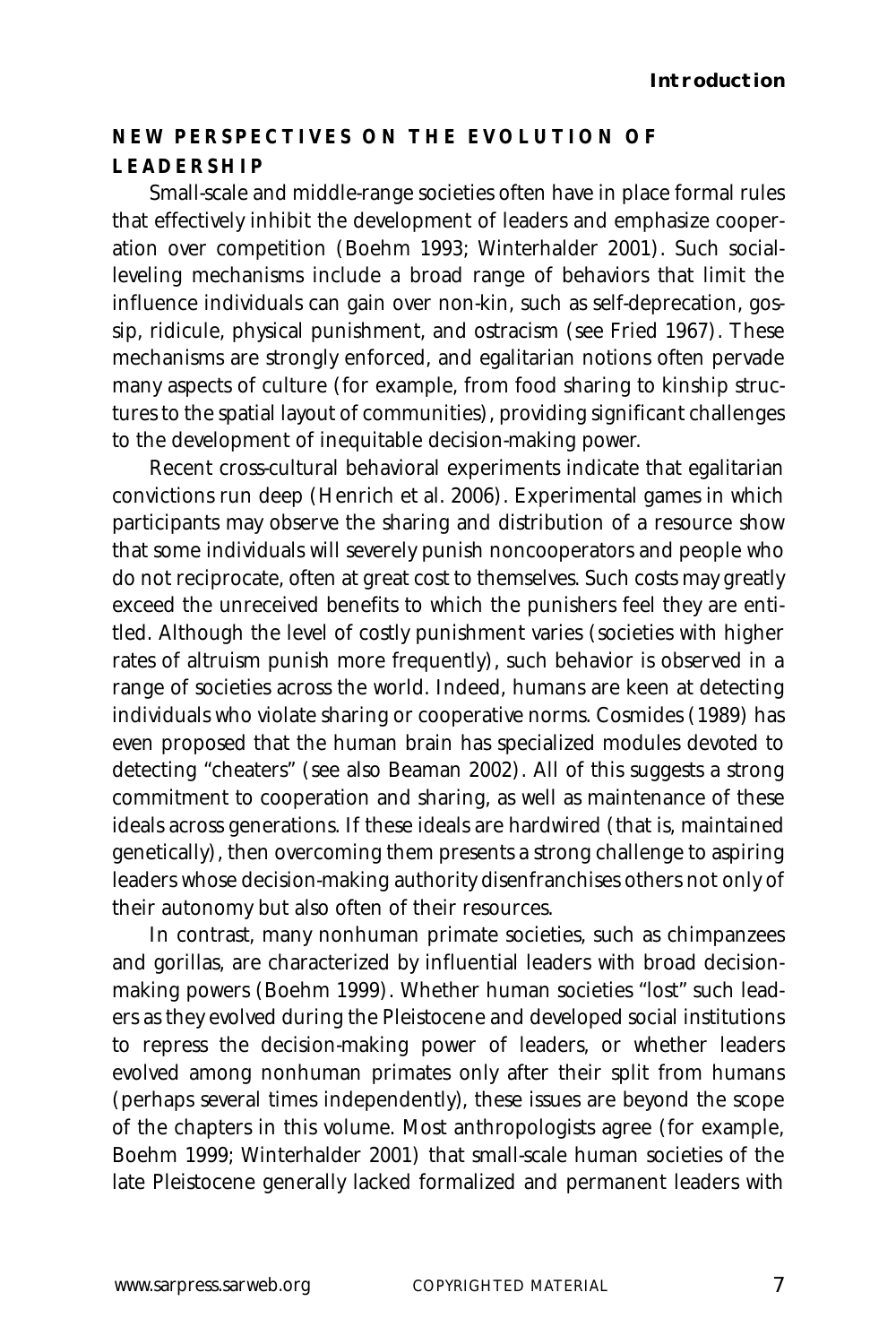authority to make decisions about a broad range of activities (such as economics, religion, and politics).

Only during the early Holocene do we see the expression (or re-expression) of such leaders among human societies. How did these positions of leadership emerge? Given the strength of social-leveling mechanisms and the commitment that egalitarian societies make to enforcing them, it is unlikely that leaders could have simply asserted or forcibly taken their positions. Likewise, given the human propensity for detecting unequal distributions in resources, it is also unlikely that aspiring individuals could have cheated or duped others into accepting subservient positions. If becoming a leader were so simple, then such permanent positions would surely have evolved long before the early Holocene.

One view on the evolution of leadership suggests that there was a mutually—if perhaps unevenly—beneficial relationship between leaders and their subjects in the evolution of such positions. Around the globe, societies with leaders consistently recognize the qualities and importance of certain individuals as decision makers. These individuals possess certain valuable skills and abilities that promote their status as effective decision makers (for example, Boehm 1999:70–72, 106–108). Leaders also tend to work harder and longer than the average person in maintaining their positions, although they often enjoy certain material or other benefits as a result of their positions (for example, Arnold 2000a; Betzig 1986; Hayden 2001). Thus, for nonleaders, the organizing skills of leaders and the benefits that come from group-level coordination (for example, communal hunting, trading, socializing opportunities at organized social events, or increased efficiency in craft production) may justify some loss in equal distribution of resources and decision-making power. At the same time, in most societies, nonleaders often maintain the means to sanction and/or remove leaders who overextend or abuse their powers, by voting them out of office, using magic or witchcraft to rein them in, or even banishing or executing those with despotic predilections.

A slightly different approach to the evolution of leadership, though not necessarily oppositional to the first, suggests that the costs to aspiring leaders were sufficiently high during the Pleistocene that the development and formalization of such positions were not tenable. Some event or set of events, according to this view, conspired during the Holocene to change these dynamics such that leadership became an attractive alternative, despite the costs. What these events were has been the subject of much theorizing, but changes in population levels, changing climate, or some combination of these are common components (for example, Carneiro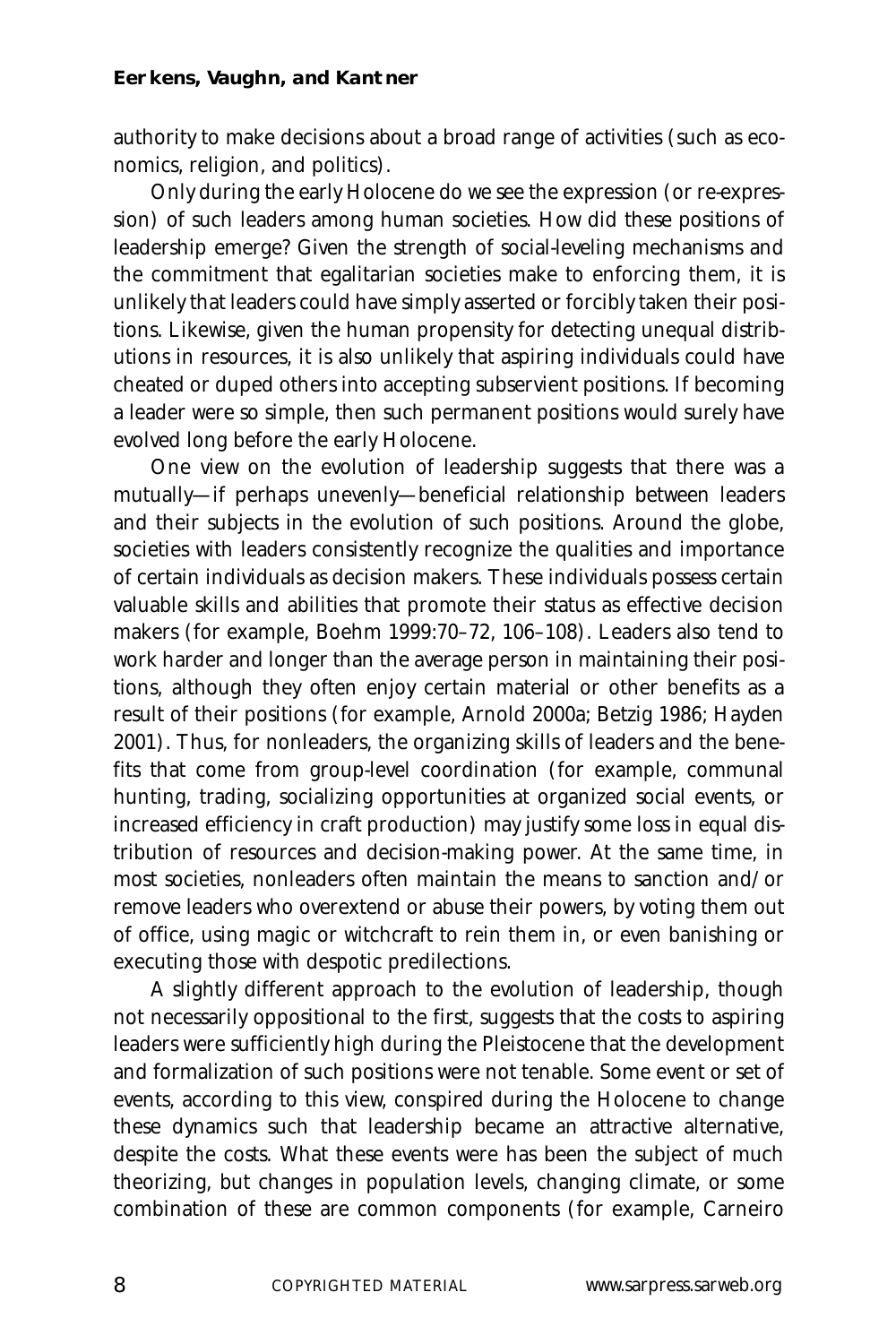1967; Richerson, Boyd, and Bettinger 2001; Wittfogel 1957). For example, increases in population densities may have lowered the social-leveling penalties incurred by noncooperators, such as gossip and ostracism, making the maintenance of egalitarian formations more difficult. Similarly, storage and mass harvesting of certain resources not available in the Pleistocene may have changed the costs and benefits of cooperation.

The specific strategies employed by aspiring leaders to overcome socialleveling mechanisms, particularly with regard to property, are of great importance (Earle 2000). Common property and common-pool resources are widespread among hunting and gathering societies and were presumably ubiquitous in Pleistocene societies (for example, Beckerman and Valentine 1996; Eerkens 1999; Hawkes 1992). How leaders were able to gain private control over property, labor, and other goods is a theme that seems to be at the core of the development of such positions. In recent research, related strategies are theorized to have included using ritual or religion to circumvent traditional rules (for example, Brown 2006; Hollimon 2004; Roscoe 2000a); increasing organizational oversight over the production of goods (for example, Vaughn 2006); controlling the transmission of information, particularly regarding the production of complex technologies (for example, Barth 1990; Peregrine 1991; Sinopoli 2003); gaining access to the labor of non-kin (for example, Arnold 1996b, 2000a); shifting focus to the extraction and production of previously unused resources, for which rules regarding ownership had not yet been established; and producing goods out of view from others, which may have included physical isolation or separation from a community.

#### **DIMENSIONS OF LEADERSHIP**

So far in this introduction, the concept of leadership has been presented simply as decision-making authority beyond the household level, including the capacity to make decisions on behalf of non-kin. As the chapters in this book explore in more detail, leadership can be measured along different scales and dimensions. These are briefly explored below both to standardize terminology used in this book and to introduce the more elaborate considerations of leadership presented in each chapter.

First, leadership occurs at different temporal scales. Terminology related to temporal scale that is most often employed in the scholarly literature includes the distinction between transitory, permanent, and inherited leadership (for example, Hayden 2001; Redmond 1998b; Wills 2000). Transitory or temporary leaders, such as "bosses" whose leadership is limited to seasonal ceremonies, animal drives, or small-scale conflict, enjoy very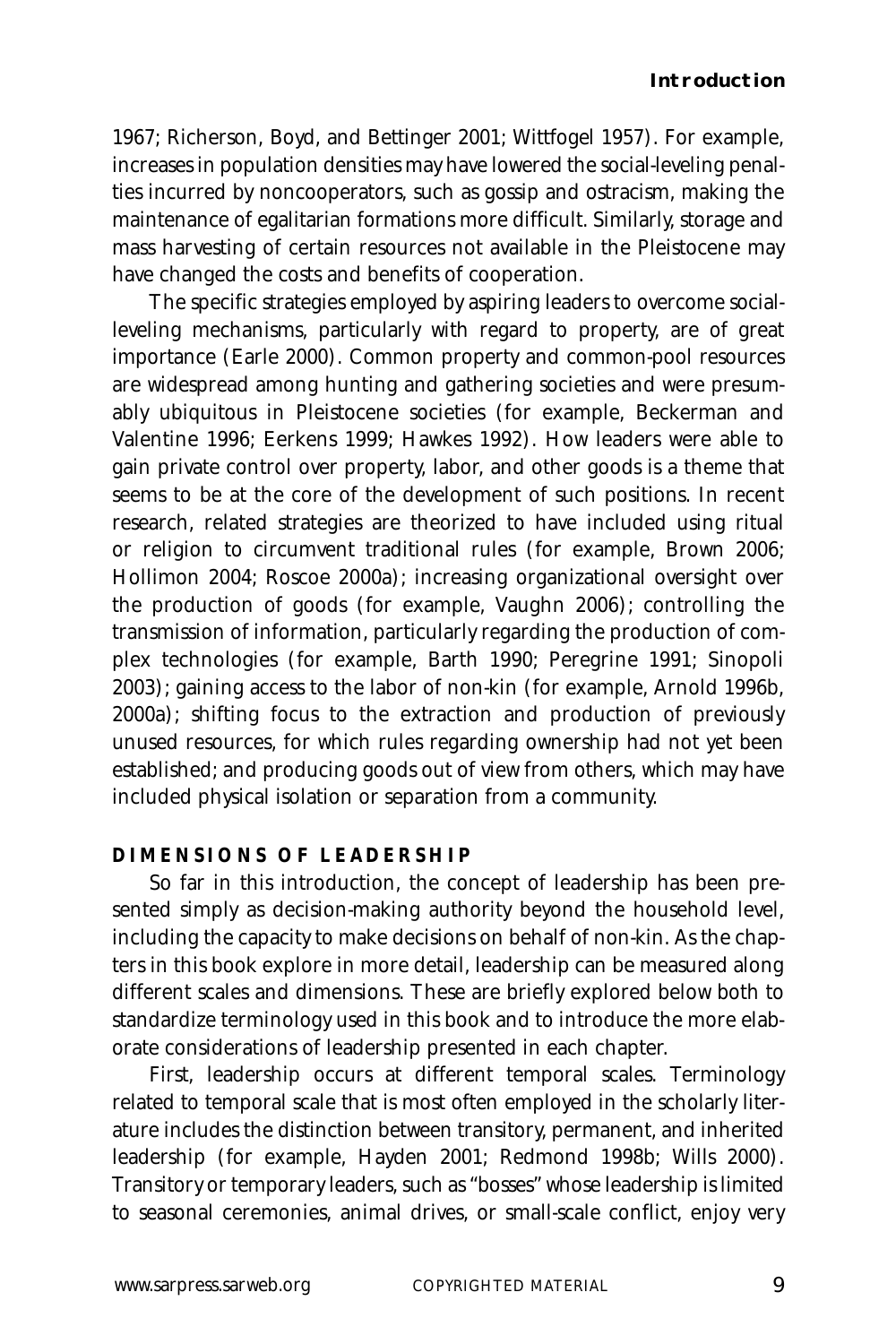situational decision-making authority. More permanent leaders include headmen, shamans, scribes, and kings who retain a level of authority for long periods, perhaps for life. Some forms of permanent leadership transcend a single human life span. These positions are inherited or passed along according to culturally defined rules (for example, father to son, mother to daughter, or uncle to maternal nephew). Although this leadership includes chiefly positions that are passed from one generation to the next, other kinds of leadership, such as shamanistic ability and authority over extrasocietal exchange relations, can also be inherited (for example, McAnany 2001; Wiessner and Tumu 1998). Of course, there are middle grounds between these conceptual categories. For example, the permanent position of king may normally be inherited from father to son, but occasionally an outsider can assume this position by force (for example, by homicide or military action).

Second, temporal scales of leadership can usefully be distinguished from structural forms of leadership. For example, religious authority may be permanently endowed in an individual, but the context in which decision making occurs may be situational, such as only during specific ceremonies. An especially important structural concept is institutionalization, which addresses the degree to which a leadership position is culturally encoded. Institutionalized leadership exists largely separately from the individuals who fill a particular position. The position of the classic hereditary chief, for example, is part of the sociopolitical structure, whereas a classic "Big Man" (Sahlins 1963) is not filling an institutionalized position but instead creates a position for him- or herself. This is of course not a simple dichotomy—the ability to achieve Big Man status depends to some degree on cultural institutions that allow the position to exist at all—but a consideration of the degree of leadership institutionalization is a useful way to examine the interaction between agentive political action and sociocultural structure.

Third, considerations of structure also include the degree to which societywide forms of leadership are heterarchically or hierarchically related to one another. Again, this dimension is not invariably tied to the temporal scale of leadership, and it is also not inseparable from the degree of institutionalization. Heterarchical positions of leadership—those related to one another horizontally rather than hierarchically—can be transitory or permanent, and they can be institutionalized or purely achieved (for example, Crumley 1987; Ehrenreich, Crumley, and Levy 1995; Frangipane 2007). Although anthropologists generally equate heterarchy with limited authority and transitory leaders, and consider hierarchy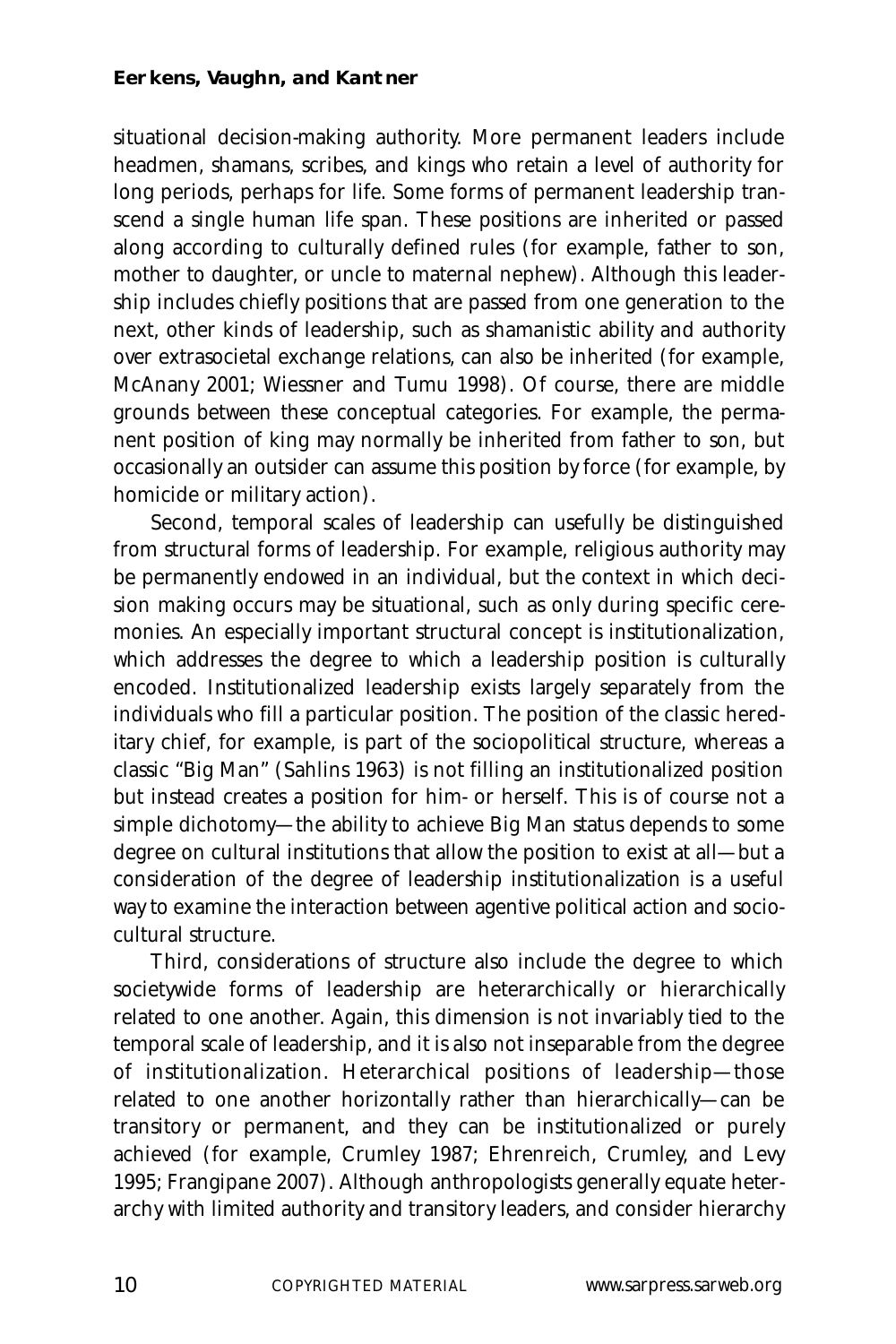to be linked to permanent, institutionalized leaders it is useful to analytically separate each of these dimensions to understand more comprehensively the evolution of leadership (Kantner 2002; Paynter 1989).

Fourth, leadership also varies according to the arenas or domains in which it emerges or is most often exercised. Scholars tend to consider early leaders as maintaining authority over merged political, economic, and ritual domains, emphasizing the holistic and intertwined nature of small-scale societies (for example, Redmond 1998b:9; Spencer 1994). Many ethnographic examples, however, especially of egalitarian and transegalitarian societies, demonstrate that incipient forms of leadership are usually domain-specific, with the evolution of leadership often involving the cooperation of multiple emergent leaders who separately enjoy authority over secular, religious, diplomatic, or kinship arenas (for example, Hobart 1975). This process comprises more than just heterarchical formations reorganizing into hierarchical ones. Instead, a few heterarchically organized leaders can, through intrigue, manipulation, cooperation, and other mechanisms, combine their authority in ways that promote the emergence of hierarchical and centralized sociopolitical structures.

Fifth and finally, a related issue revolves around the types of goods that leaders control or make decisions about within these realms, whether it be information (or the distribution of information), labor, or actual material supplies (for example, McIntosh 1999a). The level of ownership of or decision-making power over these goods is also relevant—that is, whether they are privately controlled by individual leaders, controlled by a select group of individuals, or publicly controlled. In most cases, increasing decision-making power is directly correlated with increasing degrees of privatization of such goods. Equally important is the number of people over whom a leader holds decision-making power. Such power may vary by realm. For example, a leader may hold extensive decision-making power with respect to the production of material goods, by overseeing such activities on a regional level, but only slight influence with respect to religious activities—among only a few households, for example.

Clearly, some fields of anthropology are better suited to studying certain of these dimensions than others. Given the focus on material remains, archaeological studies are likely to focus on economic and technological decision-making power and on long-term, permanent, and institutionalized forms of leadership. Ethnographic studies are likely to focus on a broader range of realms, including those that are religious and narrative, but are less likely to inform on the degree of temporal permanence for such positions. A comprehensive assessment of leaders and leadership in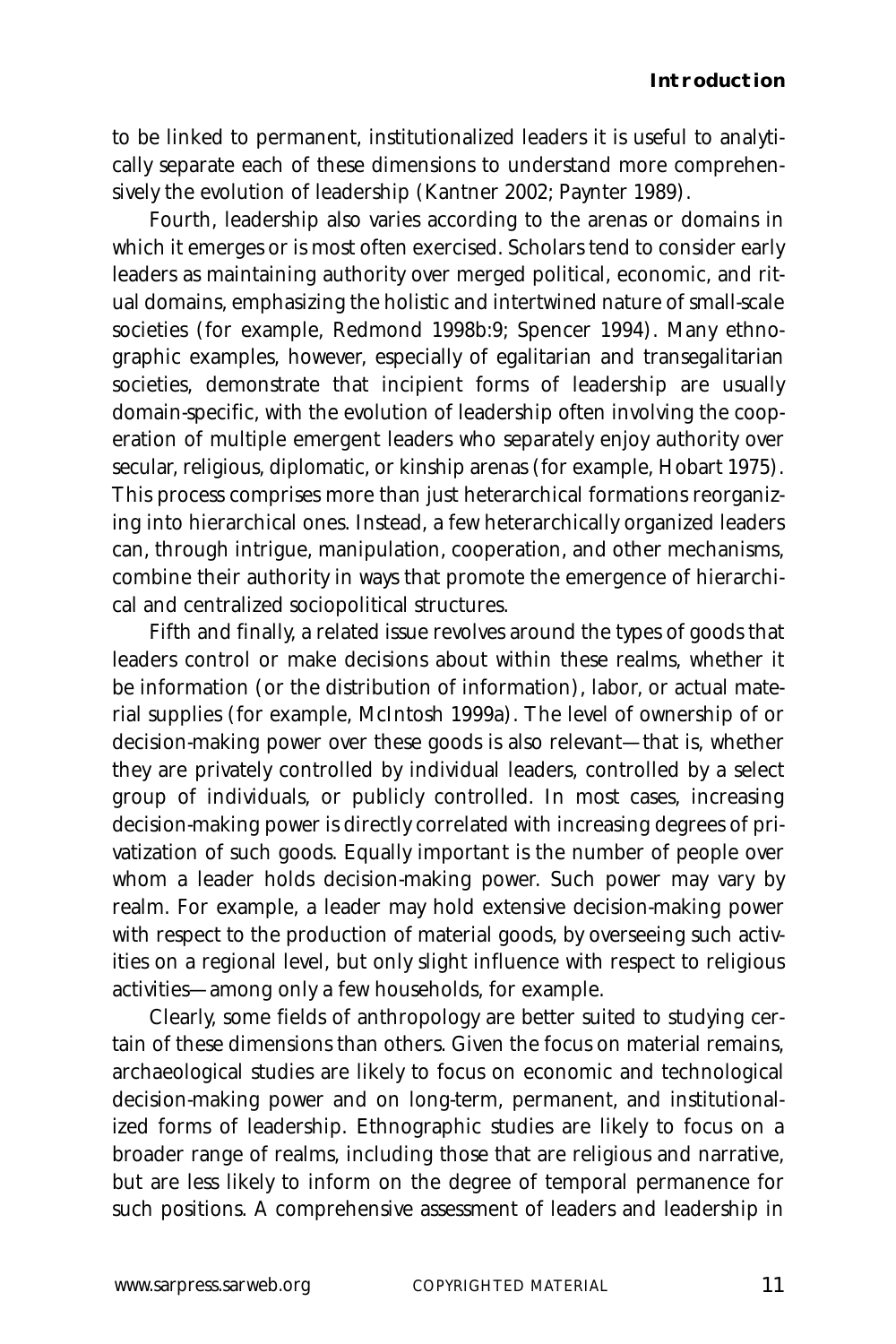human societies accordingly requires the marshaling of different perspectives and sources of data.

### **THE SAR ADVANCED SEMINAR**

Ten scholars who work with ethnographic and archaeological cases of leadership formation in small-scale and middle-range societies gathered at the School for Advanced Research in December 2006 to discuss the evolution of leadership. In many ways inspired and informed by the highly influential SAR advanced seminar book *Chiefdoms: Power, Economy, and Ideology* (Earle 1991), our goal was to examine leadership at a level more incipient than is typically understood for chiefly societies. Thus, this book can be considered something of a prequel to the 1991 volume.

Participants in the 2006 seminar were selected to represent a wide range of geographic areas, as well as for their differing theoretical perspectives and use of a variety of data sets, including ethnographic, historical, and archaeological sources. Each participant was asked to prepare in advance a working paper examining the evolution of leaders and leadership in his or her particular part of the world, with an emphasis on leadership emergence and processes of institutionalization.

Over the course of five days, lengthy discussions about each working paper developed, resulting in the identification and exploration of general themes regarding the evolution of leadership. Seminar participants were then asked to revise their initial papers in light of these discussions; the chapters in this book represent the end product of that process. Although complementary in their basic philosophy and content, the chapters comprise original and fresh examinations of leadership from a range of perspectives and regions.

We have organized the chapters into three conceptual sections: (1) "Roots of Decision-Making Inequity"; (2) "Pathways to Institutionalized Leadership"; and (3) "History, Process, and the Evolution of Leadership." Although there is overlap between all chapters in the volume, this organization reflects the focus of each contribution and how it relates to overarching issues concerning the development of leadership in small-scale and middle-range societies. The organization of the volume is not intended to imply a linear or single path in the development of leaders. Indeed, if there is one thing that all seminar participants agree upon, it is that there was never a simple, unilineal pathway to leadership in human history. The chapters in this volume reflect the diversity of ways in which leaders came into their positions.

The first group of chapters, by Bird and Bliege Bird, Bowser and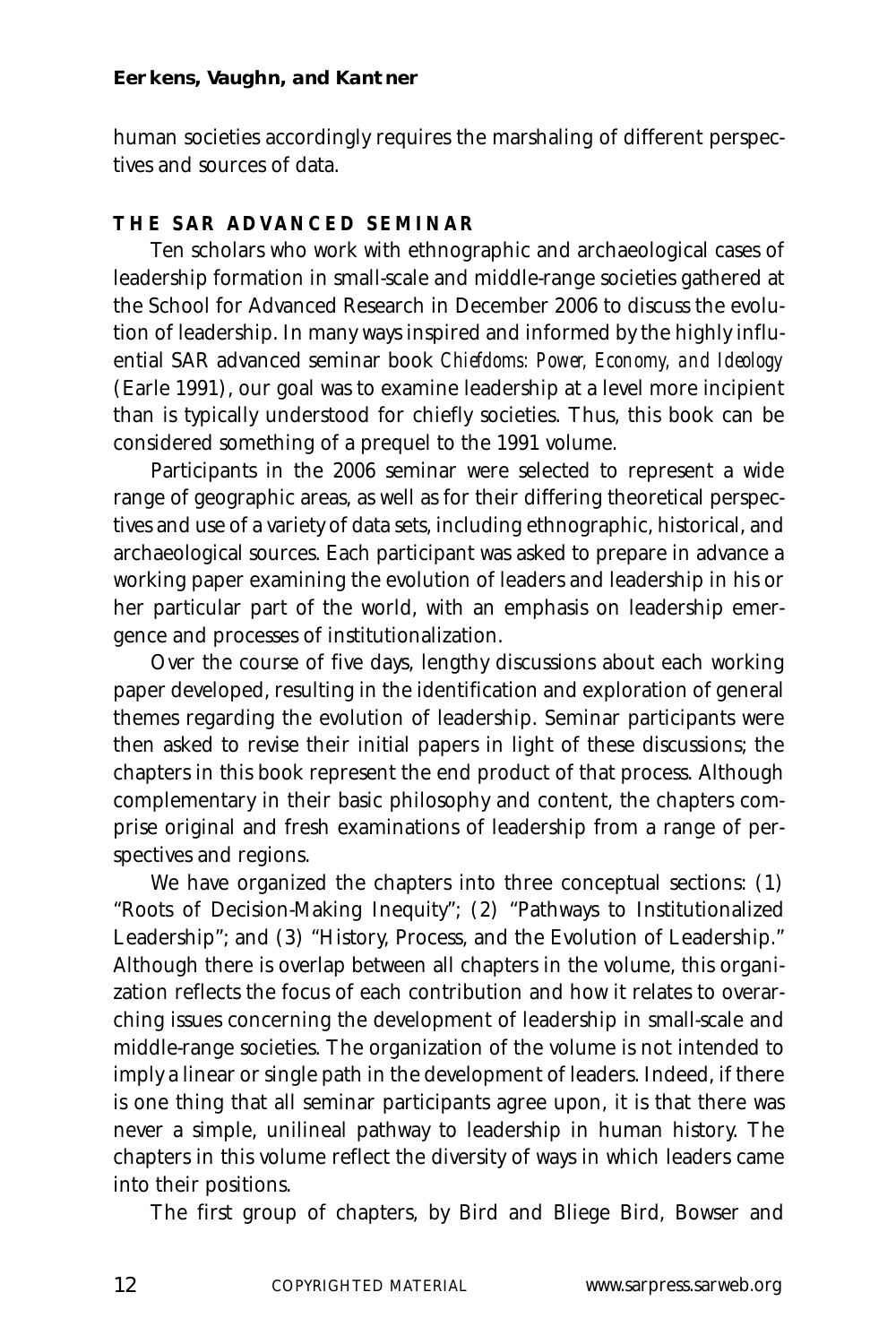Patton, and Eerkens, focuses on incipient levels of impermanent leadership at smaller social scales. The chapters include ethnographic examples from the Martu of Australia's Western Desert, from the Ecuadorian Amazon, and from the Paiute of the American Great Basin. The chapters consider hunting magnanimity, ritual gerontocracies, alliance formation, and the development of private property in small-scale societies, as well as their relation to leadership formation. Not surprisingly, a common theme in the three chapters, because they focus on societies of a smaller scale, is that incipient leaders go to great lengths both to reinforce (in the case of the Martu) and to break down (in the case of the Owens Valley Paiute) an egalitarian ethos. These seem to be contradictory strategies, but aspiring leaders often pursue both at the same time. In all cases, as the chapters by Bird and Bliege Bird and Bowser and Patton especially show, emerging leaders cannot be analyzed separately from the kin-based networks and coalitions of which they are a part.

In chapter 2, "Competing to Be Leaderless: Food Sharing and Magnanimity among Martu Aborigines," for example, Bird and Bliege Bird argue that prestige among Martu male and female hunters (referred to as *mirtilya*) is based primarily on magnanimity, equity, and generosity. This situation has less to do with social strategies for "buffering risk" in a precarious environment, as some anthropologists have argued (for example, Gould 1982), and more to do with agentive construction of an individual's political reputation. The authors juxtapose the egalitarian nature of much of Martu life (especially with regard to private property and material resources such as food) with the strongly hierarchical nature of ritual life, illustrating how the former is a critical building block for the latter—positions in the powerful ritual gerontocracy are attained through a lifetime of hunting success and magnanimity.

In chapter 3, "Women's Leadership: Political Alliance, Economic Resources, and Reproductive Success in the Ecuadorian Amazon," Bowser and Patton use ethnographic and ethnoarchaeological data to reconstruct how coalition building contributes to the process of emergent leadership, especially among women in Conambo, a village in the Ecuadorian Amazon. Their chapter identifies the complementary strategies that men and women employ to attain mutually reinforcing positions of authority within the community.

Eerkens, in contrast, argues in chapter 4, "Privatization of Resources and the Evolution of Prehistoric Leadership Strategies," that the key element in the evolution of leadership is the development of private property and surplus, without which inequities in wealth and authority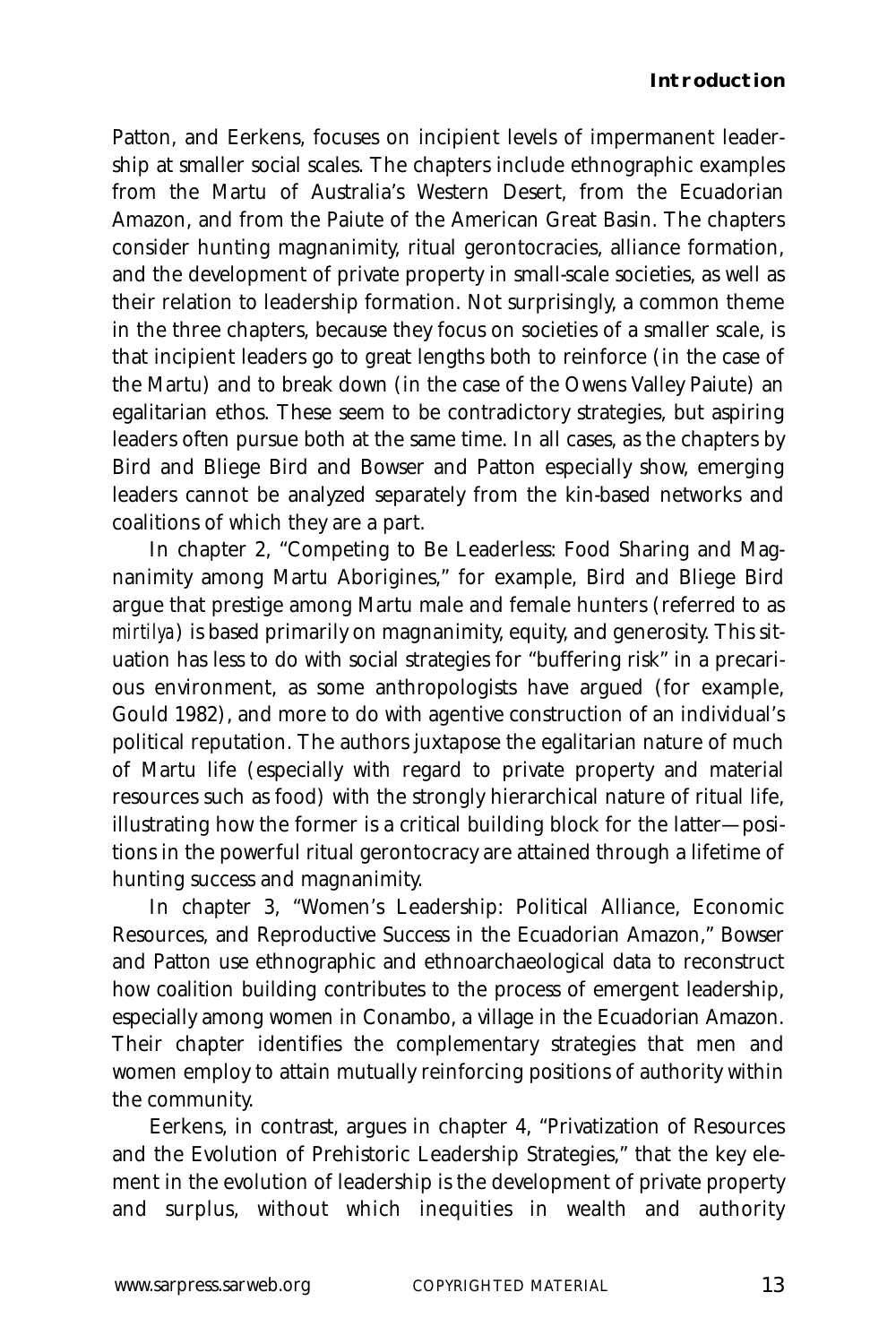cannot develop. Using ethnographic examples from the Owens Valley Paiute as background, Eerkens demonstrates this argument with an archaeological example showing how households had become differentiated by AD 1400 and correlates this situation with the development of private property. The three chapters in this section provide rich ethnographic descriptions of incipient leadership and examples of what leadership might look like archaeologically.

Drawing from ethnographic, ethnohistoric, and archaeological data, the second group of chapters, by Stanish, Arnold, Vaughn, and Pauketat, focuses on specific elements for institutionalizing and legitimizing leadership. Although different theoretical perspectives provide each chapter with distinct points of departure, they all assume that the egalitarian ethos (critical in smaller-scale societies, such as those described in the first section of the book) has been broken down or disrupted in their case studies. Thus, the chapters do not focus on the *first* instances of leadership to have emerged in their respective regions and instead focus on the various pathways that can lead to increasingly institutionalized, and hence more permanent, forms of leadership. The chapters consider economies of scale, labor cooperation, ownership of property (both material and intellectual), costly technologies, materialized ideology, and the role of historical narratives in the construction of institutionalized leadership. Examples are derived from the Central Andes (Titicaca Basin and the South Coast of Peru), eastern North America, and the North American Pacific Coast, but the common theme running through the chapters is that to be institutionalized, leadership needs to be legitimated.

Stanish, for example, evaluates the role of cooperative labor in the development of leaders in chapter 5, "The Evolution of Managerial Elites in Intermediate Societies." Specifically, he argues that the emergence of rank from previously egalitarian social formations requires the establishment of labor organizations that can take advantage of economies of scale and that become reinforced by culturally encoded group ritual. To illustrate the model in detail, Stanish turns to the evolution of managerial elites in the Titicaca Basin beginning approximately 1400 BC.

In chapter 6, "The Role of Politically Charged Property in the Appearance of Institutionalized Leadership: A View from the North American Pacific Coast," Arnold focuses on the institutionalized, permanent leadership that develops in middle-range societies as a result of costly technologies (such as plank canoe production), ownership of resource collection areas (including raw material sources such as chert quarries), and the development of intellectual property (especially ritual knowledge).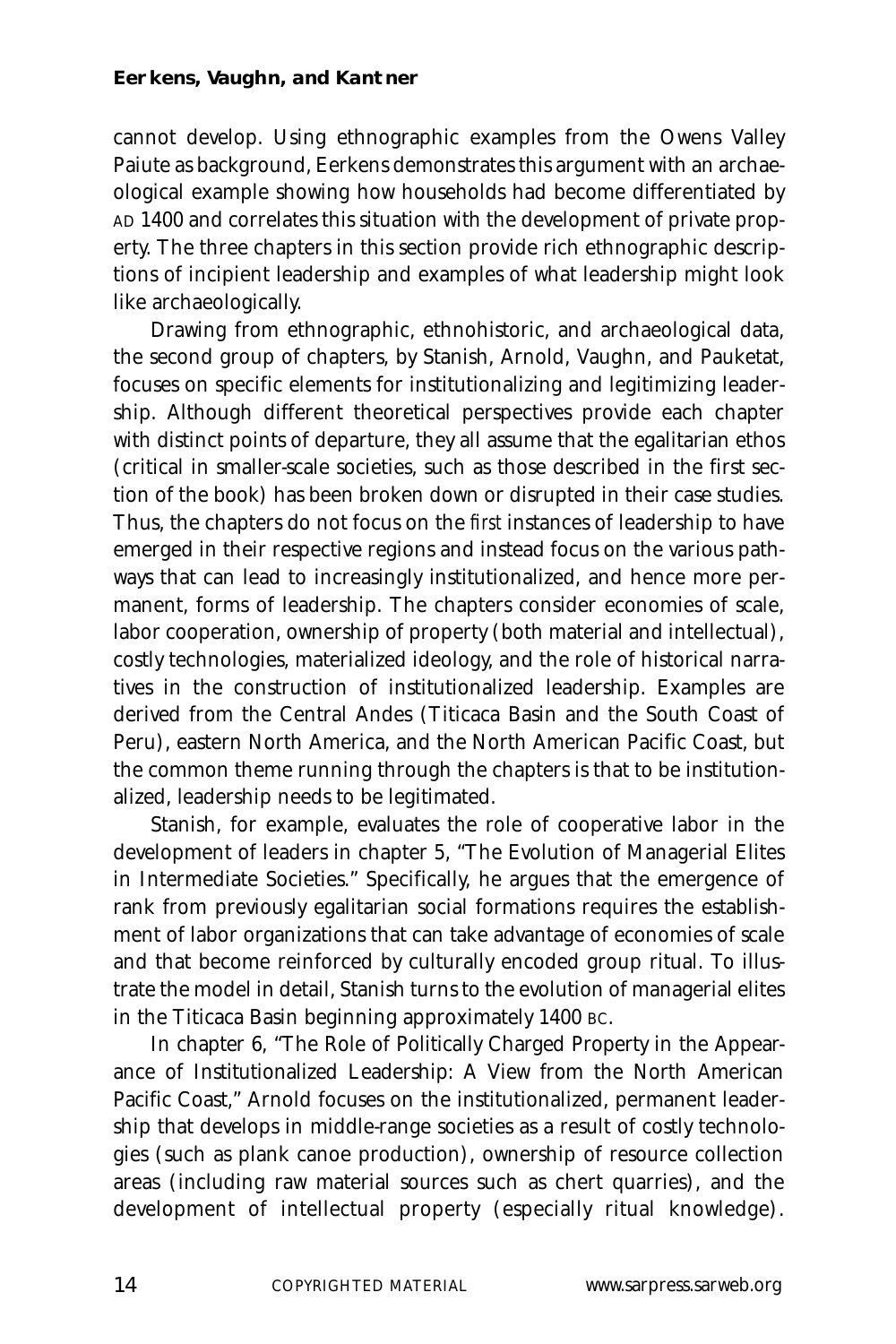Focusing on the South Coast of Peru, Vaughn similarly argues in chapter 7, "Emergent Leadership in Middle-Range Societies: An Example from Nasca, Peru," that institutionalized leadership emerged among the Nasca because of multiple factors. Leadership was based on feasting, reinforced in group ceremonies, and materialized in ideologically charged polychrome ceramics.

Pauketat argues in chapter 8, "Of Leaders and Legacies in Native North America," that critical to the discussion of the evolution of leadership is the fact that all leaders are legitimated by historical narratives. He argues that leadership "was a historical process of becoming" and suggests that leaders in native North American history were able to draw on historical narrative to attain and sustain their positions. With many examples derived primarily from historic sources, the chapter provides greater detail on how leaders in middle-range societies may legitimate their positions.

The final section, consisting of chapters by Wiessner, Kusimba and Kusimba, and Kantner, focuses on the historical and contingent nature of leadership development, with all three contributions drawing on processes outlined in the first two groups of chapters. The final section is diverse in terms of geographic region (Papua New Guinea, sub-Saharan and East Africa, and the American Southwest) and in scale of society (from a relatively small scale in the case of the Enga to a very large scale in the case of East African iron-producing societies).

Wiessner, using her own ethnographic and historic data from the Enga of Papua New Guinea, in chapter 9, "The Power of One? Big Men Revisited," argues that when considering the evolution of leadership, archaeologists generally make two problematic assumptions: first, that egalitarianism is somehow the "natural" order from which hierarchy evolved and, second, that "aggrandizers" (for example, Hayden 1995) in small-scale societies are capable of developing and maintaining complex economic and ritual systems. Instead, Wiessner argues, hierarchy is the "norm," and aggrandizers actually have to focus on cooperation and coalition building ("wealth in people"; see Guyer 1995) before leaders can influence the economic and ritual arenas of sociopolitical life. Her chapter provides a rich historical study of the emergence of leadership among the Enga.

In chapter 10, "Leadership in Middle-Range African Societies," Kusimba and Kusimba illustrate the various ways in which leadership emerged and was sustained in three East African societies: the Bukusu, the Swahili, and the Oromo. In one society, hereditary forms of leadership are lacking (the Bukusu); another is a hierarchical society with hereditary elites (the Swahili); and one has an elected representative government (the Oromo). Again, noting the historically contingent nature of the evolution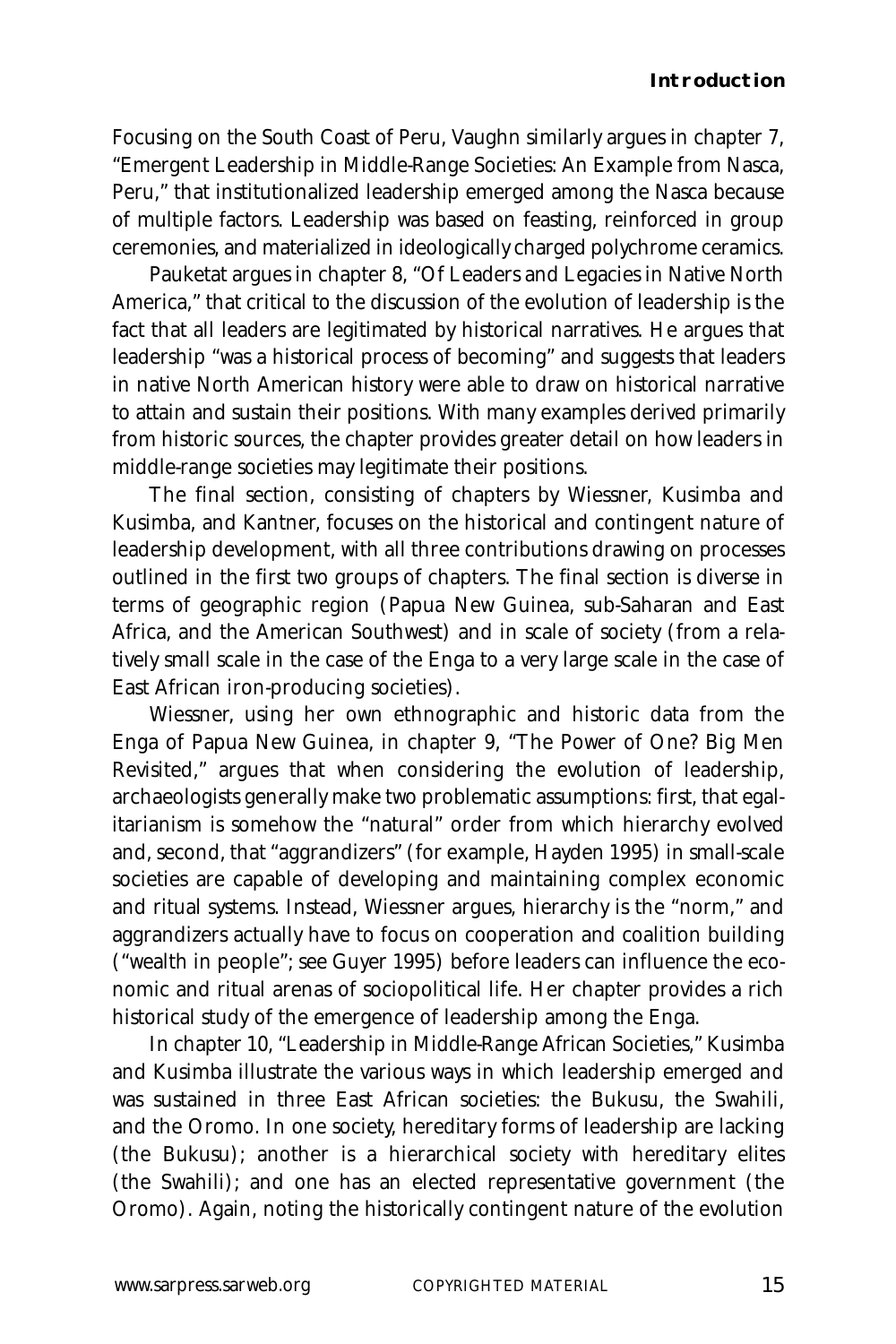of leadership, this contribution provides an ethnographically rich study of these East African societies.

Kantner concludes the book with chapter 11, "Identifying the Pathways to Permanent Leadership." His chapter ties together many themes brought up in the seminar and the resulting papers while also providing a case study from the Puebloan Southwest. The themes that Kantner addresses include the skills and abilities of leaders, socioeconomic qualities of leadership (and whether there is a conflation in the archaeological literature between leadership per se and status and wealth), scales of leadership, and pathways to leadership.

## **CONCLUDING THOUGHTS**

A topic as broad as leadership in the past and present cannot be fully addressed in a single seminar or presented in just one edited volume. Recognizing this, we hope that this book adds to an interdisciplinary dialogue on the topic of how leaders emerge and how leadership becomes institutionalized. The week of conversations at the School for Advanced Research contributed to this topic in three ways. First, the seminar emphasized the variability in leadership strategies and how critical it is for anthropologists to accommodate this variability in both diachronic and synchronic models of leadership. The range of anthropological disciplines represented, including ethnography, ethnohistory, ethnoarchaeology, and archaeology, as well as the widespread geographic areas in which the participants work, including the Americas, Africa, Asia, and the Pacific Islands, demonstrated the importance of the culturally specific dimensions of leaders and leadership.

Second, the seminar revealed some of the general processes by which leaders take or obtain their positions and how such positions change and become institutionalized over time. The approaches to understanding this process were varied, drawing from a range of high-level theoretical frameworks, but the chapters in this book share several themes, including the ubiquity of decision-making inequity, the impact of reverse dominance hierarchies in small-scale settings, gendered differences in political action, the role of resource privatization, the beneficial labor organization that leadership provides, and the critical place of religion and historical narrative in the institutionalization of leadership positions. These themes are addressed in more detail throughout the volume and brought together in the concluding chapter by Kantner.

Third, although drawing from a diversity of anthropological fields,